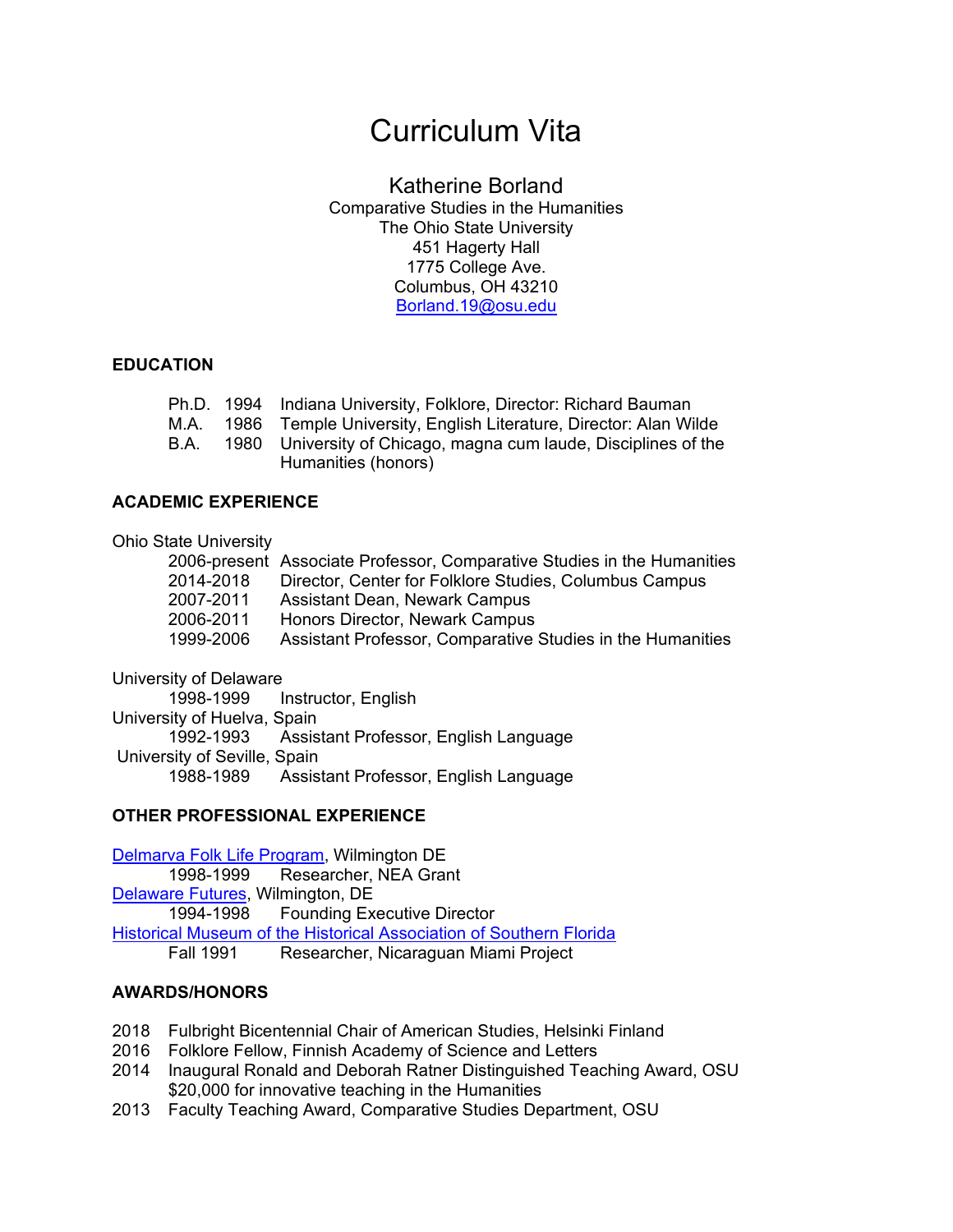- 2009 Faculty Award for Excellence in Community-Based Research, OSU Service Learning Initiative
- 2007 Honorable Mention, Elli Kongas Maranda Book Prize for *Unmasking Class, Gender and Sexuality in Nicaraguan Festival,* Women's Section of the American Folklore Society
- 2006 Faculty Service Award. Ohio State University, Newark Campus

## **GRANTS FOR CONFERENCES, OUTREACH, TEACHING AND RESEARCH**

- 2017 *Be the Street: A Performance Studies Project on Human Mobility and Place Making,* Ana Puga and K. Borland, co-PIs. H Bench, P. Martinez-Cruz, sub-PIs. \$100,000 for two year Post-Doc from the Arts and Humanities Discovery Theme, OSU
- 2016 *Be the Street: A Performance Studies Project on Human Mobility and Place Making,* Ana Puga, P.I.; H. Bench, K. Borland, P. Martinez-Cruz, S. Stokes, Sub P.I.s. \$100,000 Arts and Humanities Discovery Theme Grant, OSU
- 2016 *Ohio Field School* \$4000 ASC Service-Learning Course Development Grant 2015 *Ohio Field School*, K. Borland, P.I. Cassie Patterson, sub P.I. \$100,000 Columbus Foundation
- 2015 *Jo Radner, "Burnt into Memory"* May 2016 Performance \$1000 ASC Discovery Theme Mobile Coffee Grant
- 2012 *Fieldschool: Ethnography, Film, Festival in Bluefields, Nicaragua* \$3000 OSU Service Learning Initiative Course Development Grant
- 2011 *Good Works in Central America* (May 2012) \$10,300 OSU Mershon Center Conference Grant
- 2010 *Brazil Gateway Study Abroad Course*, K. Borland and Lucia Costigan \$4,000 Global Gateways Study Abroad Grant, OSU
- 2009 *International Volunteering: A Critical Ethnography,* K. Borland, P.I. \$2,000 OSU Office of International Education Faculty Research Grant \$4,000 OSU-Newark Research and Scholarly Activities
- 2009 *Newark PEAK Program: An Early College Awareness Initiative* Janet Schultz, P.I.; K Borland, T. Houdeshell, L. Kennedy, Sub-P.I.s. \$66,275 TG Grant
- 2009 *Three College Partnership* (Denison University, Central Ohio Technical College, Ohio State University-Newark) K. Borland, T. Houdeshell, L. Kennedy, J. Schultz, Co-leaders Received three Vista Volunteers for three years from Ohio College Compact
- 2007 *Urban Party Mix: Performing the Americas in the Metropole* \$4,000 Office of International Affairs Conference on International Themes Grant
- 2006 *Gendered Dimensions of Salsa Dancing in New Jersey*, K. Borland, P.I. \$4,000 OSU-Newark Research and Scholarly Activities Grant
- 2004 *Discovering the Stories of Native Ohio: An Oral History Project*, Lucy Murphy, P.I.; K. Borland, M. Chaatsmith, R. Shiels, sub P.I.s. \$65,000 OSU Excellence in Engagement Grant
- 2002 *Nicaraguan Festival Enactments*. K. Borland, P.I. \$16,748 OSU-Newark Campus Seed Grant \$1,500 OSU-Newark Research and Scholarly Activities Grant \$1,500 OSU-Newark Teaching Enhancement Grant
- 2000 *Creating Community: Hispanic Migration to Southern Delaware,* K. Borland, P.I. \$1,000 Delaware Folklife Program \$2,500 OSU-Newark Research and Scholarly Activities Grant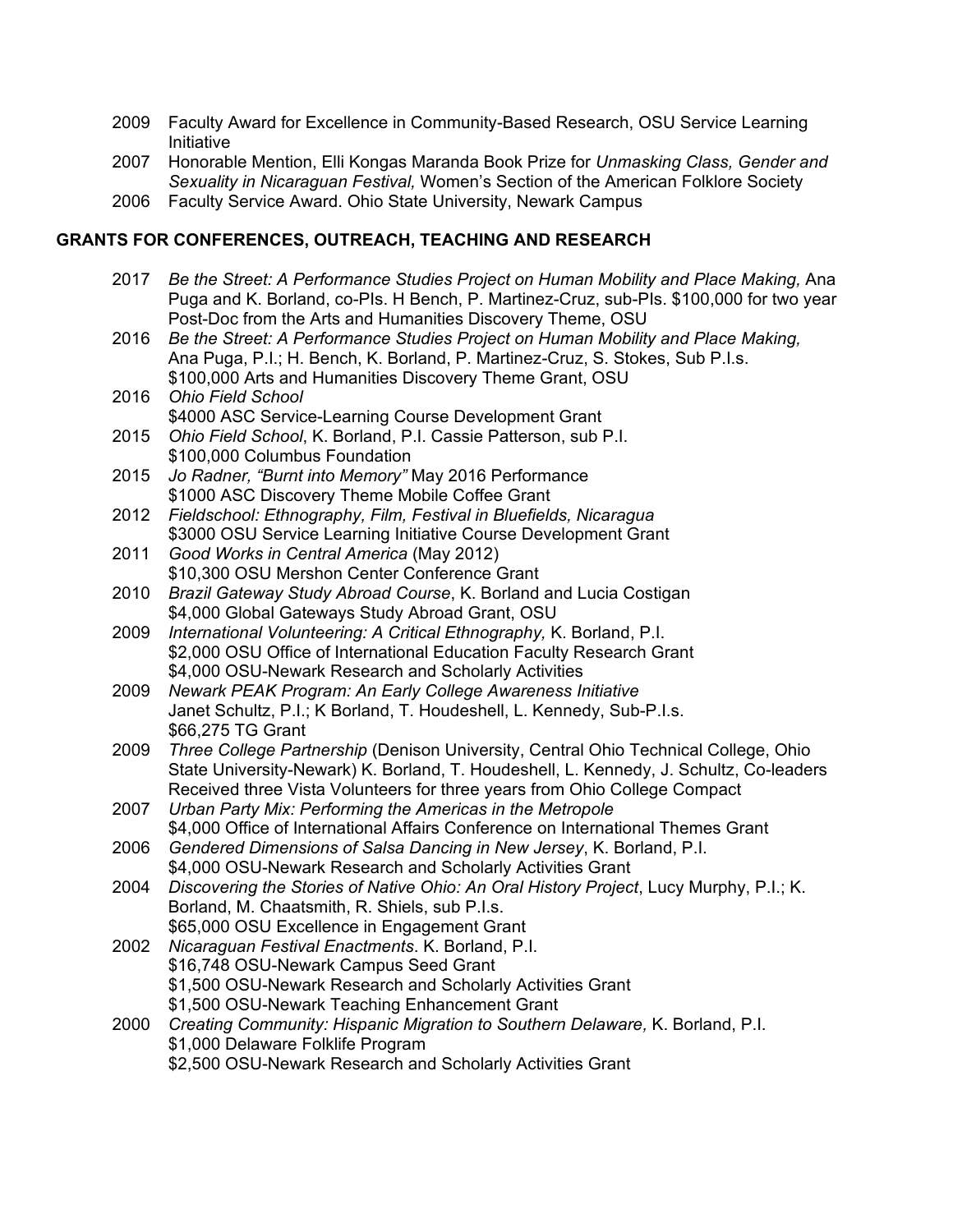## **PUBLICATIONS**

#### Books

- *Unmasking Class, Gender and Sexuality in Nicaraguan Festival Arts.* (Tucson: University of Arizona Press, 2006).
- *Creating Community: Hispanic Migration to Rural Delaware.* (Wilmington, DE: Delaware Heritage Commission, 2001).

#### Edited Books

*International Volunteer Tourism: Critical Reflections on Good Works in Central America* ed. with Abigail E. Adams. (New York: Palgrave, 2013)

#### Peer Reviewed Articles

- "Introduction: Revisiting Family Folklore," co-written with Diane Tye and Patricia Sawin, *Journal of American Folklore*: *Special Issue on Family Folklore* 130.518 (Fall 2017), 377-393*.*
- "Co-narration, Intersubjectivity, and the Listener in Family Storytelling," *Journal of American Folklore*: *Special Issue on Family Folklore* 130.518 (Fall 2017), 438-456.
- "The Columbus-Copapayo Sister-City Collection: A Service-Learning/Research Model," *Practicing Anthropology: Special Issue on The Changing World of Higher Education,* ed. Brian L. Foster, 39.2 (Spring 2017), 39-43.
- "Exotic Identities: Dance, Difference and Self-Fashioning," co-written with Sheila Bock, *Journal of Folklore Research* 48.1 (2011),1-36.
- "Cosmopolitans in Ohio Confront a Troubled World," *Proceedings of the Latin American Studies Association Conference* (October 2010 Toronto) http://lasa.international.pitt.edu/eng/
- "Preface: Latin American Dance in Transnational Contexts," *Journal of American Folklore*: *Special Issue on Latin American Dance in Transnational Contexts* 122.486 (Fall 2009), 375-377.
- "Embracing Difference: Salsa Fever in New Jersey," *Journal of American Folklore: Special Issue on Latin American Dance in Transnational Contexts* 122.486 (Fall 2009),466-492*.*
- "A Response from the Classroom to Margaret Randall's AFS Address," *Journal of American Folklore* 117.465 (Summer 2004), 345-348.
- "Pilgrimage to Popoyuapa: Catholic Renewal and Ethnic Performance in Neo-Liberal Nicaragua," *Journal of American Folklore* 116.462 (Fall 2003), 391-419.
- "Marimba: Dance of the Revolutionaries, Dance of the Folk," *Radical History Review* 84 (Fall 2002), 77-107.
- "The Griteria in Miami: A Nicaraguan Home-based Festival," *Folklore Forum* 25 (1992), 19-27.

#### Chapters in Edited Collections

"Feminist Epistemology Outside the Academy: Jane Addam's *The Long Road of Women's Memory,"* in *Disrupting Historicity, Reclaiming the Future,* eds. Silvana Carotenuto, Francesca Maria Gabrielli, Renata Jambrešic´Kirin (Napoli: UniorPress 2019), pp. 151- 164.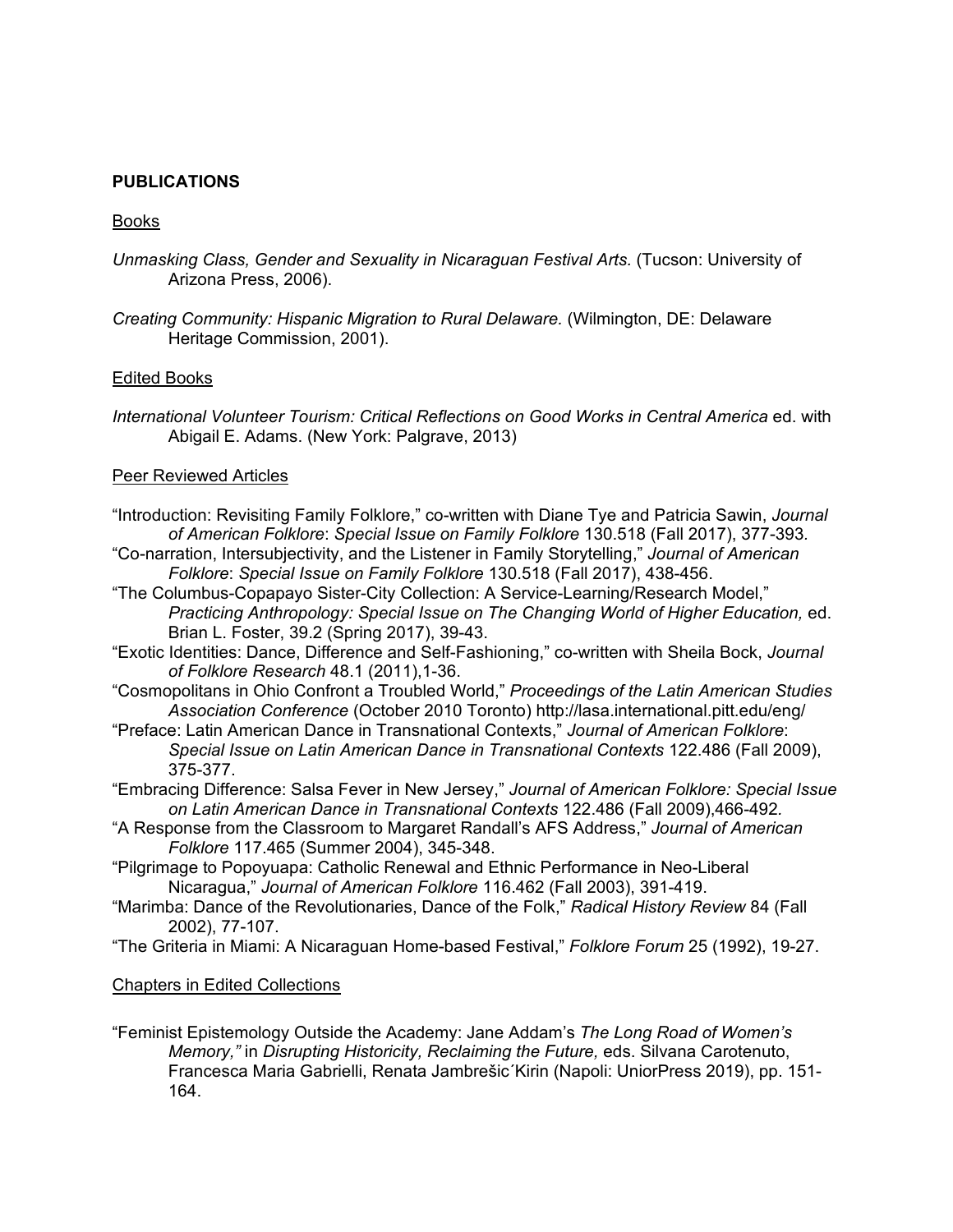- "Traditions of Resistance, Expressions of Solidarity and the Honduran Coup," in *The Art of Solidarity: Visual and Performative Politics in Cold War Latin America,* eds. Jessica Stites Mor and Maria del Carmen Suescun Pozas (Austin: University of Texas Press, 2018), pp. 53-80.
- "'That's Not What I Said': A Reprise After 25 Years," in *Beyond Women's Words: The Personal, Political, and Ethical Challenges of Doing Feminist Oral History* coedited by Katrina Srigley, Stacey Zembrzycki, and Franca Iacovetta. (New York: Oxford University Press, 2018), pp 31-37.
- "From Hip Hop and Hustle to Mambo and Salsa: New Jersey's Eclectic Salsa Dance Revival," in *Salsa World: A Global Dance in Local Contexts* ed. Sydney Hutchinson (Philadelphia: Temple University Press, 2014), pp. 46-63.
- "Introduction," co-written with Abigail E. Adams, in *International Volunteer Tourism: Critical Reflections on Good Works in Central America,* eds. Katherine Borland and Abigail E. Adams (New York: Palgrave Macmillan, 2013), pp.1-5.
- "A Brief History of Humanitarian Engagement," in *International Volunteer Tourism: Critical Reflections on Good Works in Central America,* eds. Katherine Borland and Abigail E. Adams (New York: Palgrave-Macmillan, 2013), pp. 7-21.
- "International Students and Volunteers amid Rising Violence: The Challenges of Honduras," cowritten with Jeff Boyer, in *International Volunteer Tourism: Critical Reflections on Good Works in Central America,* eds. Katherine Borland and Abigail E. Adams (New York: Palgrave-Macmillan, 2013), pp. 141-153.
- "Conclusion," co-written with Abigail E. Adams, in *International Volunteer Tourism: Critical Reflections on Good Works in Central America,* eds. Katherine Borland and Abigail E. Adams. (New York: Palgrave-Macmillan, 2013), pp. 187-195.
- "The India Bonita of Monimbó: The Politics of Ethnic Identity in the New Nicaragua," in *Beauty Pageants on the Global Stage,* eds. Colleen Ballerino Cohen, Beverly Stoeltje and Richard Wilk. (NY: Routledge,1995), pp. 75-88.
- "Folklife of Miami Nicaraguan Communities," in *Traditional Arts of Nicaraguan Miami* (Miami: Historical Museum of Southern Florida,1993). Reprinted in *The Florida Folklife Reader,* ed. Tina Bucuvalas (Jackson: Univ. Press of Mississippi, 2012), pp. 50-66.
- "Spoken to Written Language: Thoughts on the Evolution of Consciousness," in *Constructing Rhetorical Education* eds. Marie Secor and Davida Charney. (Carbondale, IL: Southern Illinois University Press, 1992), pp. 43-62.
- "`That's Not What I Said': Interpretive Conflict in Oral Narrative Research," in *Women's Words: The Feminist Practice of Oral History* eds. Sherna Gluck and Daphne Patai (New York: Routledge, 1991), pp. 63-75. Reprinted in *The Oral History Reader* eds. Robert Perks and Alistair Thomson (London: Oxford University Press, 1997), pp. 320-332 ( $2<sup>nd</sup>$  edition 2006, pp. 310-321, 3rd edition 2015, pp. 412-423). Also reprinted in *Approaches to Qualitative Research: A Reader on Theory and Practice,* eds. Sharlene Hesse-Biber and Patricia Leavy (London: Oxford University Press,2003), pp. 522-34.

## Handbook and Encyclopedia Entries

- "Nicaragua," in *Ethnic American Food Today Encyclopedia, Volume II L-Z* ed. Lucy Long (New York: Altamira Press, 2015), pp. 465-468.
- "Class," in *Women's Folklore and Folklife: An Encyclopedia of Beliefs, Customs, Tales, Music, and Art*, Volume I, eds. Liz Locke, Theresa A. Vaughan, and Pauline Greenhill (Westport, CT: Greenwood Press, 2008), pp. 82-92.
- "Region: Central America," in *Women's Folklore and Folklife: An Encyclopedia of Beliefs, Customs, Tales, Music, and Art,* Volume II, eds. Liz Locke, Theresa A. Vaughan, and Pauline Greenhill (Westport, CT: Greenwood Press, 2008), pp. 531-536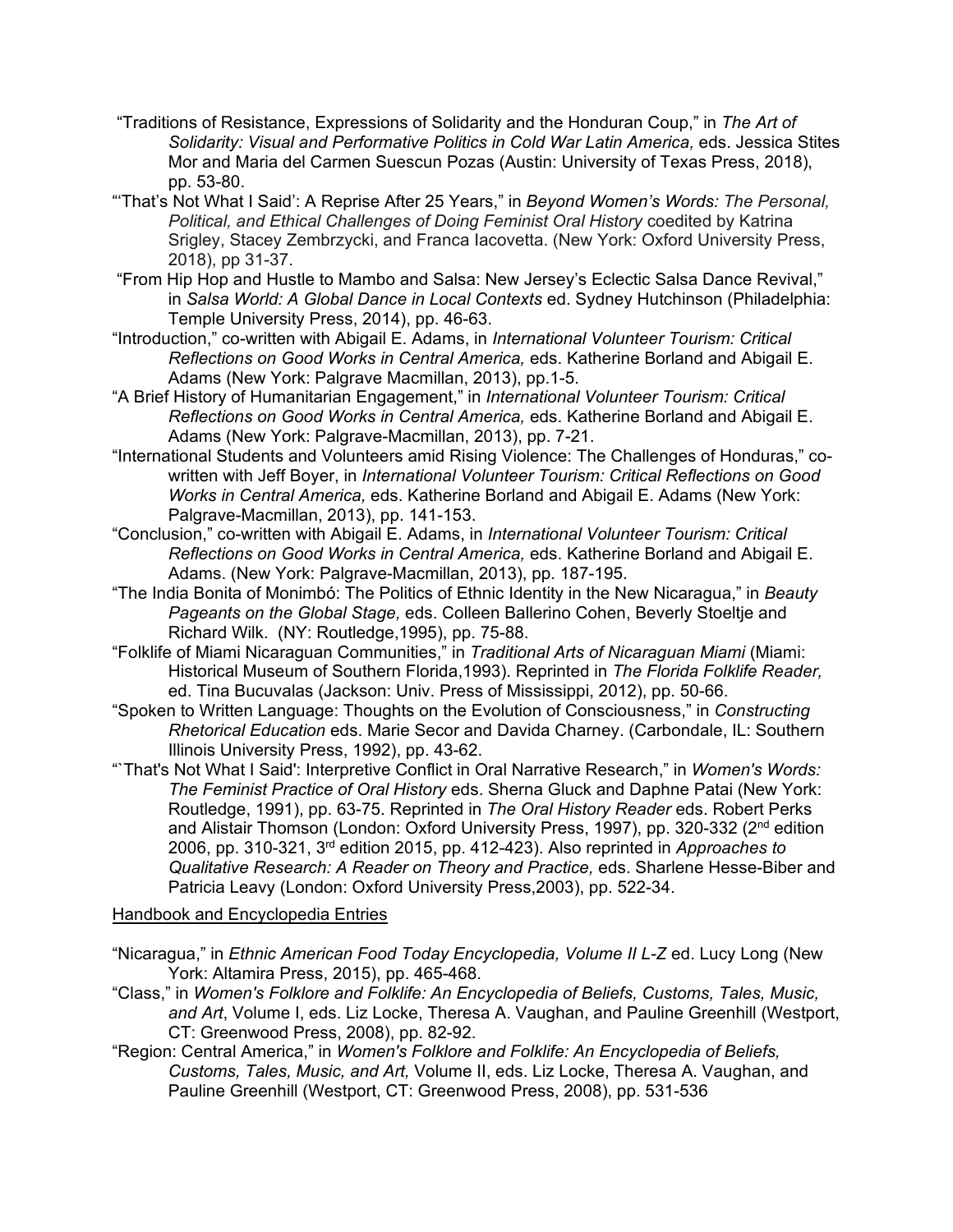- "Decolonizing Approaches in Feminist Research: The Case of Feminist Ethnography," in *Handbook of Feminist Research: Theory and Praxis*, ed. Sharlene Nagy Hesse- Biber (Thousand Oaks, CA: Sage Publications, 2007), pp. 621-628.
- "Folklore," in *Encyclopedia of Latino Popular Culture* ed. Cordelia Chávez Candelaria (Westport, CT: Greenwood Press, 2004), pp. 278-85.
- "Documenting the Fieldwork Project," in *The Emergence of Folklore in Everyday Life* ed. George H. Schoemaker (Bloomington, IN: Trickster Press, 1990), pp. 185-195.
- "Folk Speech," cowritten with Jennifer Livesay, in *The Emergence of Folklore in Everyday Life* ed. George H. Schoemaker (Bloomington, IN: Trickster Press,1990), pp. 37-49.

### Book Reviews and Reports

- Review of *Packy Jim: Folklore and Worldview on the Irish Border* by Ray Cashman in *Journal of Folklore Research* (online) April 5, 2017.
- Review of *Life in Crisis: The Ethical Journey of Doctors Without Borders* by Peter Redfield in *POLAR (Political and Legal Anthropology Review)* September, 2014.
- Report: Reflections of an Activist Ethnographer. *Anthropology News* January 17, 2013. www.anthropology-news.org/?s=anthro+news+honduras&searchsubmit=Search.
- Review of*Trinidad Carnival* by Garth Green and Richard Scher in *The Journal of American Folklore.* 124.494 (2011), 335-336.
- Review of *Fire in the Plaça: Catalan Festival Politics After Franco* by Dorothy Noyes in *Western Folklore* 67.4 (2008), 415-417.
- Review of *Tin Men* and *Torching the Fink Books and Other Essays on Vernacular Culture* by Archie Green in *Journal of American Folklore* 121.482 (2008), 496-497.
- Review of *Shaping Society through Dance: Mestizo Ritual Performance in the Peruvian Andes* by Zoila S. Mendoza in *Journal of American Folklore* 119.472 (2006), 238-239.
- Review of *To Die in This Way: Nicaraguan Indians and the Myth of Mestizaje 1880-1965* by Jeffrey L. Gould in *Journal of American Folklore* 116.459 (2003),118-119.

#### Work in Progress

"Narratives of Belonging." (SKS Newsletter, editor reviewed journal, in Press)

- "Sugar Cane Alley: Teaching the Concept of "Group" from a Critical Folkloristics Perspective." In *Critical Folkloristics: Critical and Ethical Approaches for the 21<sup>st</sup> Century. Eds. Mintzi* Martinez-Rivera and Solimar Otero. Indiana University Press, in Press)
- "After Charlottesville: Using Counter Narrative to Protect a White Heritage Discourse." Co-written with Amy Shuman. In *Dimensions of Counter-Narratives.* Ed. Klarissa Lueg. (Routledge, in Press)
- Co-edited volume with John McDowell, Rebecca Dirksen and Sue Tuohy: *Performing Diverse Environmentalisms: Expressive Culture at the Crux of Ecological Change.* (Indiana University Press, in press)
- "Introduction," with John McDowell and Sue Tuohy. In *Performing Diverse Environmentalisms: Expressive Culture at the Crux of Ecological Change.* Eds. John McDowell, Katherine Borland, Rebecca Dirksen and Sue Tuohy. Advance Contract with Indiana University Press 2017. (Indiana University Press, in press)
- "Horsing Around Again: Poetics and Intention in Oral Narrative Performance." (accepted with revisions to *Journal of Folklore Research* May 2019)

## **INVITED SCHOLARLY PRESENTATIONS**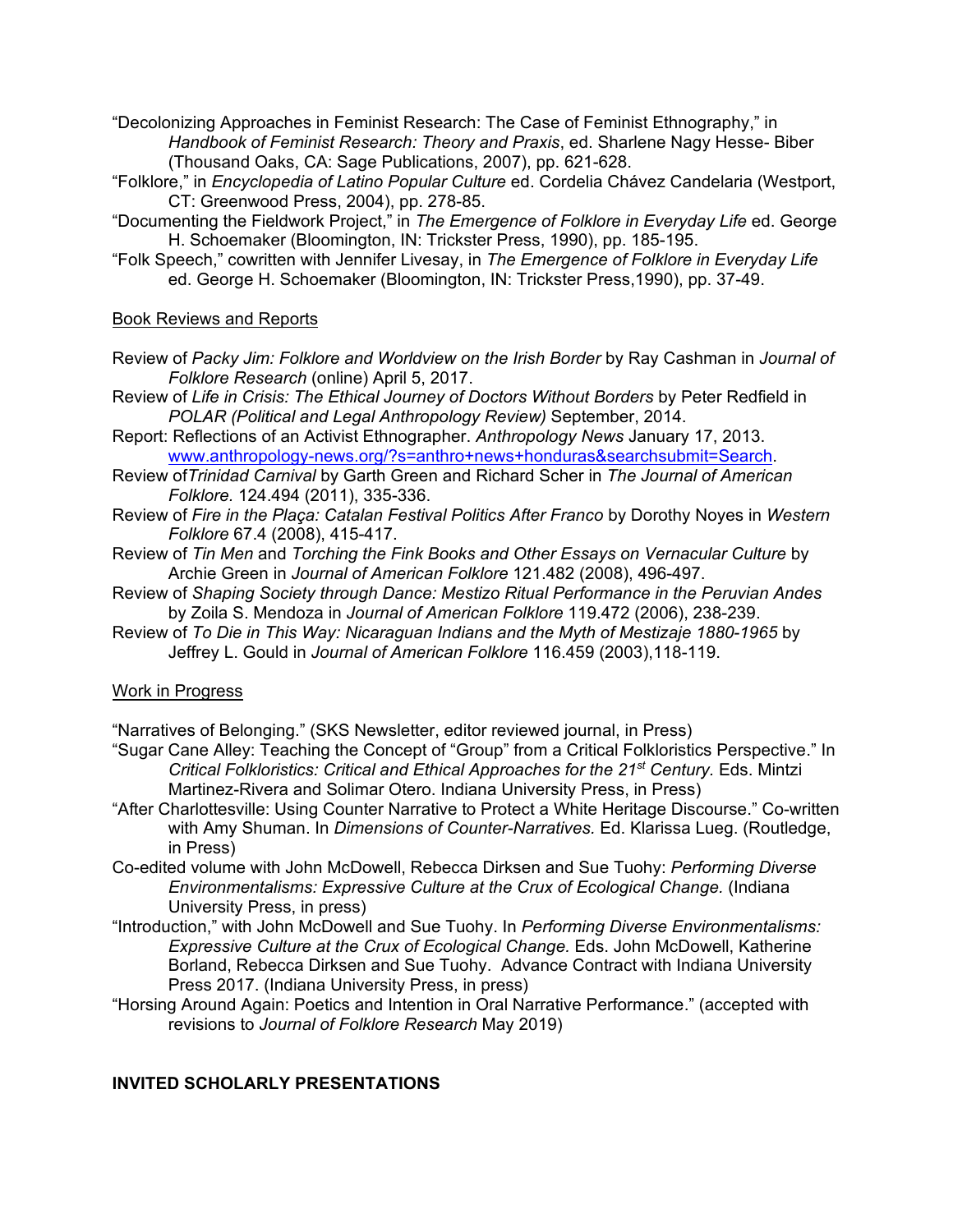- "Beyond Content Analysis: Narratives of Belonging in a Changing Neighborhood" Invited Presentation for the Finnish Oral History Network at the Finnish Literature Society, Helsinki. May 2019.
- "Speaking as the Folk: Negotiating Gender and Class in the Performance of Local Character Stories." Invited talk at the University of Tartu Institute of Cultural Research, Estonia. May 2019.
- "How to Read an Oral Narrative: Translating Writing into Speech and Memory into Performance." Keynote for *Translating and Interpreting from the Perspectives of Different Disciplines,* a research seminar organized by the University of Eastern Finland, Joensu. April 2019.
- "When Master Narratives Masquerade as Multiculturalism: Heritage, Confederate Monuments, and Diversity in a Northern Midwestern Neighborhood." *Experiential Approaches to Documenting and Mapping the Urban*, an invited research seminar co-organized by the Helsinki Collegium for Advanced Study and Tampere University School of Architecture. University of Helsinki, January 2019.
- "'That's Maine: Local Character Stories, Mimesis and Storytelling Rights." Invited talk for the Folklore and Religious Studies Research Seminar. University of Turku, January 2019.
- "The Woman of Words or How to Read an Oral Narrative." Fulbright Bicentennial Chair Inaugural Lecture, University of Helsinki, October 2018.
- "The Challenges and Opportunities of International Solidarity in Changing Times." Invited Keynote, *Act!vism: Momentum, Movement, Mobilization Conference.* John Morton Center, University of Turku, September 2018.
- "The Problems and Promise of International Volunteering as an Exercise in Social Justice" Invited talk at the Social Justice, Injustice, Discrimination, Inequality: Beyond Cultural Differences Symposium at Tsukuba University, Japan, January 2018.
- "Storying the Landscape in Southeastern Ohio: A Project of the Ohio State Center for Folklore Studies." Invited talk at the Performing Diverse Environmentalisms Symposium. Indiana University, Department of Folklore and Ethnomusicology, March 2017.
- "The Arts of Solidarity: Identification and Difference in the Honduran Solidarity Movement." Invited talk at University of Szeged, Hungary, June 2015.
- "'That's Not What I Said:' Oral History Method and Practice." Invited talk at The Institute of Ethnology and Folklore Research, Zagreb, Croatia, June 2015.
- "The Aesthetics of Resistance and Solidarity." Invited talk to *'Only Connect': Comparative Possibilities and Challenges Lecture Series*. Department of Comparative Literature and Folklore, University of Wisconsin-Madison, October 2014.
- "Good Intentions are Not Enough: Volunteering Reconsidered." Invited talk to the University Forum, University of Nevada-Las Vegas, April 2013.
- "A Social History of International Volunteering." *Good Works in Central America.* Mershon Center Conference at Ohio State University, May 2012.
- "International Service-Learning, Solidarity Activism and the University Professor." Invited talk at The Fifth Anniversary Empire and Solidarity in the Americas Conference*,* University of New Orleans, October 2012.
- "Reimagining Spaces: The Changing Nature of North South Travel to Central America." Plenary at *Reimagining Spaces: Migration, Memory and Identity*, 13<sup>th</sup> Annual Hispanic and Lusophone Studies Conference, Ohio State University (Graduate Student Conference) April 2010
- "Urban Party Mix: Women's Place in the Salsa Dance Scene." Invited talk at Oberlin College. March 2009.

# **CONFERENCE PAPERS**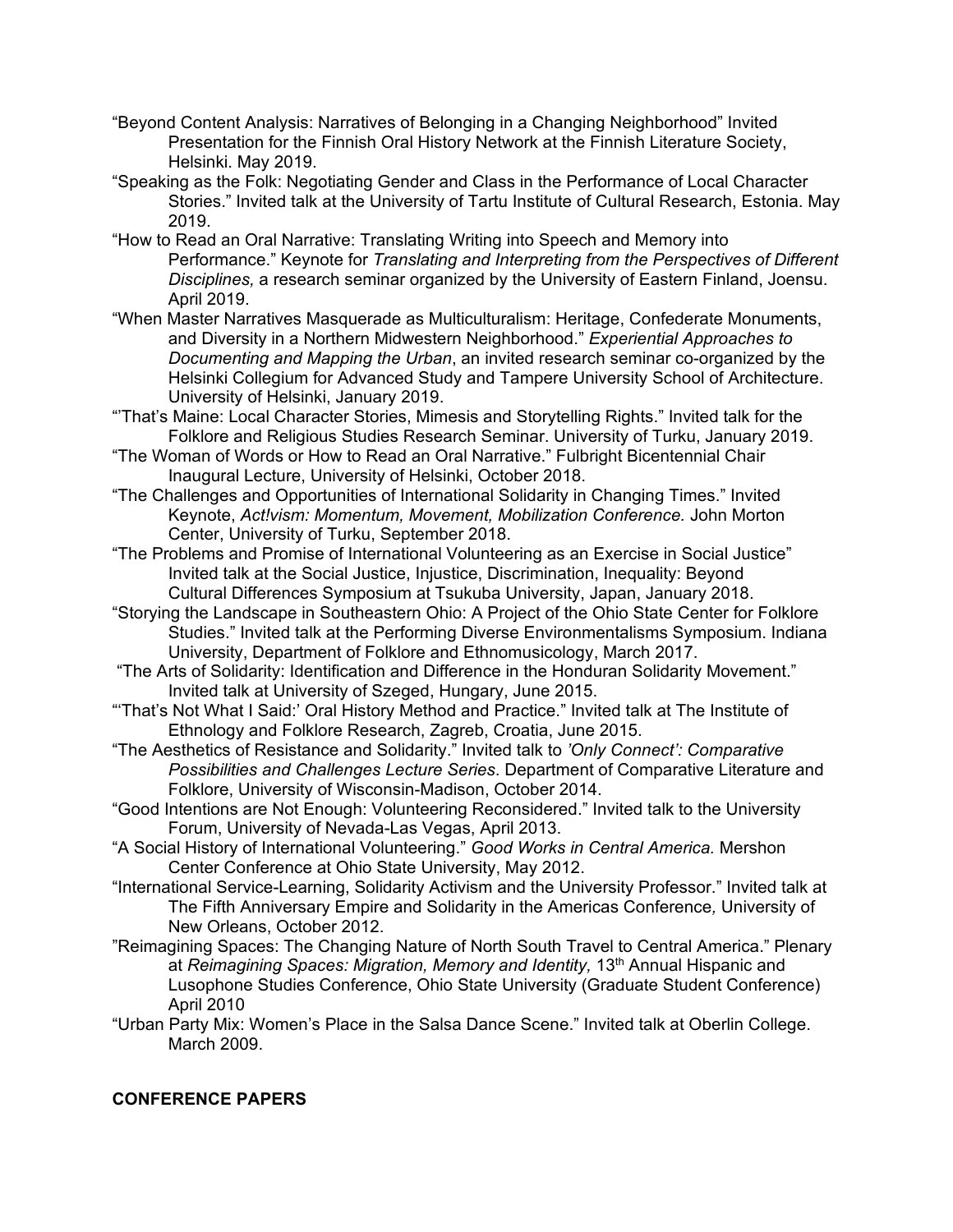*"Be the Street: Performing Ethnography with Communities," SIEF:* International Society for Ethnology and Folklore Biannual Meeting. Santiago de Compostela, Spain. April 2019.

- *"Be the Street*: A Community-Based Devising Project in Columbus, Ohio," *Ethnography With a Twist Conference*. University of Jyväskylä, Finland. February 2019.
- *"*Folklore, Documentation, and Forest Policy: Building a University-Community Partnership in Scioto County Ohio in the Absence of a State Folklore Program*,"* American Anthropological Society Annual Meeting, Washington, D.C. December 2017.
- *"Be the Street:* A Performance-Centered University Outreach Project on Mobility and Placemaking in The Hilltop neighborhood of Columbus, Ohio*,"* American Folklore Society Annual Meeting, Minneapolis, MN. October 2017.
- *"*Reconstructing the Local: Environmental Heritage and Cultural Sustainability," Appalachian-Carpathian International Conference, Yaremche, Ukraine. September 2017.
- "Susan Stewart's Contributions to Folklore Theory*,"* Future of American Folklore Conference, Bloomington, IN. May 2017.
- *"That is Maine*: Intersubjective Dimensions of Local Character Anecdotes in a Mobile World," American Folklore Society Annual Meeting, Miami, FL. October 2016.
- Invited Roundtable Participant: "Sherna Berger Gluck: Reflecting on a Career of Feminist Activism and Oral History," Oral History Association Annual Meeting, Long Beach, CA. October 2016.
- "Teaching Through Team Projects: Documenting 1980s Solidarity Activism as Local History and Political Folklore," Society for Applied Anthropology Annual Meeting, Vancouver, British Columbia. March 2016.
- "Returning to Old Fieldwork: Textual Approaches to Narrative Performance," American Folklore Society Annual Meeting, Long Beach, CA. October 2015.
- "The Afterlife of Martyrs," International Society for Ethnology and Folklore (SIEF), Zagreb, Croatia. June 2015.
- "Written Out of History: Women at the Hague and Other Utopian Projects," Feminisms in Transnational Perspective: Disrupting Historicity, Dubrovnik, Croatia. May 2015.
- "The Bluefields Field School: Lessons in Community Ethnography," Society for Applied Anthropology Meeting, Pittsburgh, PA. March 2015.
- "The Coup Online: Building Transnational Solidarity in the Digital Age?" American Anthropological Association Annual Meeting, Washington, D.C. December 2014.
- "From Community Service Learning to Community Action Research: Lessons from the Academic Trenches," American Folklore Society Annual Meeting. Santa Fe, NM. November 2014
- "Volunteering for the Revolution: Solidarity Reconsidered," American Anthropological Association Annual Meeting. Chicago, IL. November 2013.
- "Filming the Mayo Ya Festival: Report and Footage from the 2013 Ethnographic Field School in Bluefields, Nicaragua," American Folklore Society Annual Meeting. Providence, RI. October 2013.
- "Precarious Solidarity: Report from Honduras, November 2012," cowritten with Allison Fish. Human Rights Working Group Spring Symposium: Global Human Rights, Sexualities, Vulnerabilities. Ohio State University. April 2013.
- "The Recuperation of La Llorona in Song," American Folklore Society Annual Meeting, New Orleans, LA. October 2012.
- "Folklore in O Camiño das Nuvens: A Reading," Western States Folklore Society Meeting*,* Sacramento, CA. April 2012*.*
- "Global Folklore: Teaching Opportunities and Challenges in the Comparative Study of Cultures," A workshop with Dr. Sabra Webber. American Folklore Society Annual Meeting. Boise, Idaho. October 2009.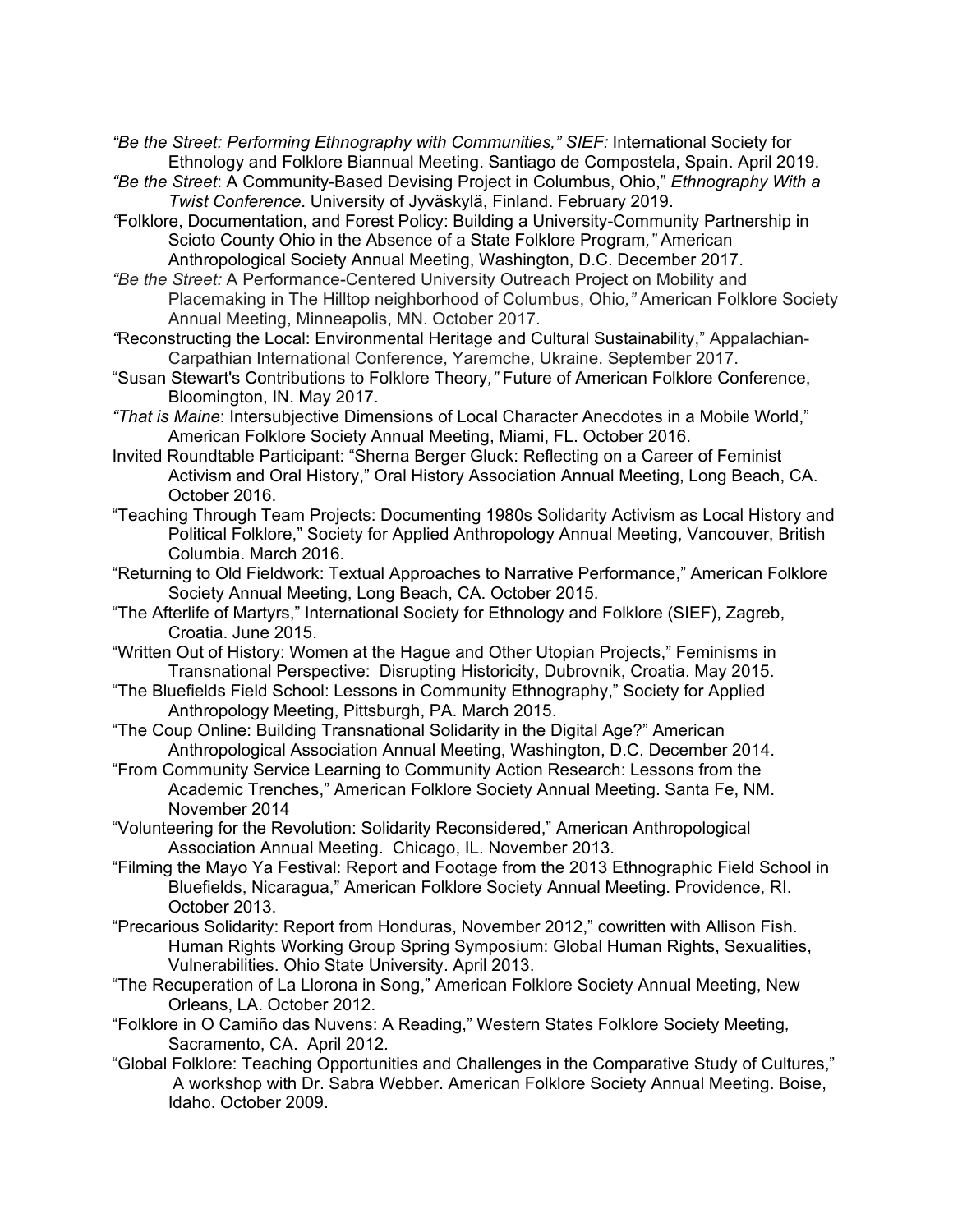"Grassroots Diplomacy to Voluntourism: New Forms of North-South Travel in Central America," Latin American Studies Association Conference. Rio de Janeiro, Brazil. June 2009.

- "Travel for Service: From Activism to Voluntourism," American Folklore Society Annual Meeting. Louisville, KY. October 2008.
- "Embracing Difference: Salsa Fever in New Jersey," Urban Party Mix: Performing the Americas in the Metropole. Columbus, The Ohio State University. February 2008.
- "Salsa Fever in New Jersey," American Folklore Society Annual Meeting. Quebec City, Quebec. October 2006.
- "Flirting with Salsa and Transnational Ethnography," American Folklore Society Annual Meeting. Atlanta, Georgia. October 2005.
- "Transformative Models of Research: A Review in Progress," American Folklore Society Annual Meeting. Salt Lake City, UT. October 2004.
- Discussant for Margaret Randall's David Shuldinar Memorial Lecture, "'Unsubstantiated Belief:' What We Assume as Truth, and How We Use those Assumptions," American Folklore Society Annual Meeting. Albuquerque, NM. October 2003.
- "Identity and Sexuality in Nicaraguan Folk Dance," Qualia Conference of Gay and Lesbian Folklore, Columbus, OH. May 2003.
- "Spooks, Nostalgia and Community Enactments in Masaya, Nicaragua," American Folklore Society Annual Meeting, Rochester, NY. October 2002.
- "The Newness of Festival: Ahuisotes in Masaya, Nicaragua," Ohio Latin Americanist Conference, Columbus, OH. April 2002.
- "New Wine in Old Bottles: Monimbó's Pilgrimage to Popoyuapa, Rivas," Fifth Annual Conference on Holidays, Ritual, Festival, Celebration, and Public Display. Bowling Green, OH. June 2001.
- "Contested Concepts of Festival Humor: Torovenado Masquerades of Masaya, Nicaragua," American Folklore Society Annual Meeting, Columbus, OH. October 2000.
- "Mestizaje or Mixed Race Ancestry," Roundtable Discussion with Lucy Murphy, American Folklore Society Annual Meeting, Columbus, OH. October 2000.

## **RECENT PUBLIC PRESENTATIONS**

- "Confederate Monuments: Controlling the Meaning of a Sign in Columbus, Ohio. Fulbright Forum. Helsinki. March 2019.
- "Workshop on Family Folklore." Invited talk for American Women's Club of Helsinki. January 2019. Helsinki, Finland.
- "Who Are the (North American) Folk?" Invited keynote at the Association of Teachers of English Meeting. Novembet 2018. Espoo, Finland.
- "American Dialects." Invited talk at the Fulbright-Finland *American Voices* Conference. University of Turku. October 2018. Turku, Finland.
- *"*Miracle Narratives and Material Signs: Everyday Discourses on Belief." Community Lecture for the OSU Center for the Study of Religion. February 2016.
- *"*Waging Peace*."* Panel Discussion moderated by Fred Anderle with Craig Jenkins, Chris Gelpi, and John Carlane, Mershon and Middle East Studies Centers, OSU. September 2014.
- *"*Honduras Human Rights Delegation Report: Observations from the National Primary Elections of Nov. 18, 2012," with Allison Fish, OSU. November 2012.

## **RECENT UNIVERSITY PRESENTATIONS**

"How about Slow Activism?: Grassroots Environmentalism in Southeastern Ohio."

Environmental Humanities Forum, University of Helsinki. February 2019.

"Tales of Self and Others: A Book Project Presentation." Folklore Research Seminar, University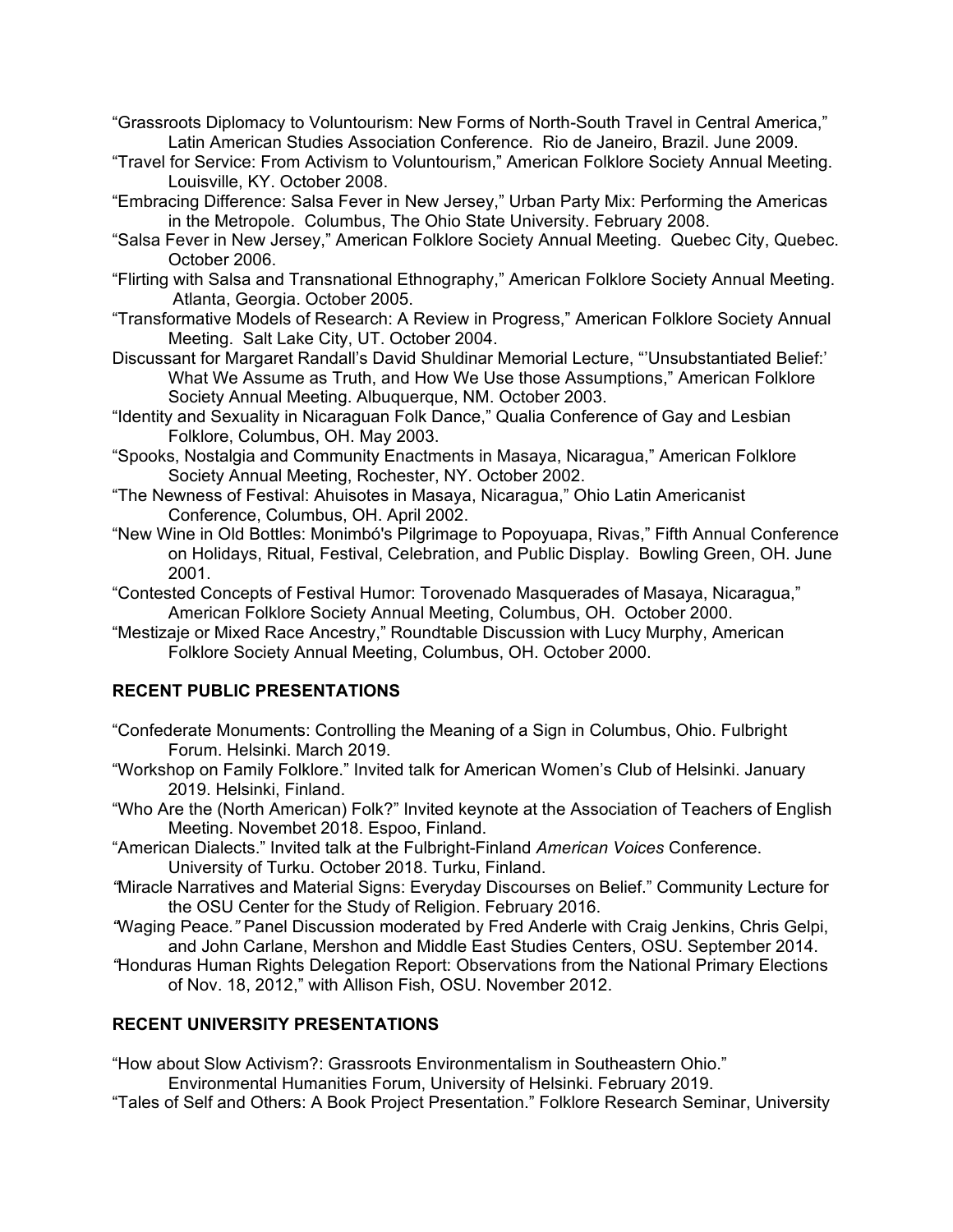Of Helsinki. November 2018.

Discussant for Finnish American Studies Association Professionalization Seminar, University of Turku. December 2018.

*"*Lunch and Learn: Be the Street*."* Invited talk, OSU Theatre Department. November 2017.

- *"*Dance, Movement and Ethnography: A Panel Discussion*."* Invited talk for the OSU Folklore Student Association. November 2017
- *"*Intersubjective Dimensions of Oral Personal Narrative.*"* Comparative Studies Department Lecture Series. November 2016.
- *"*Miracle Narratives and Material Signs: Everyday Discourses on Belief." Community Lecture for the OSU Center for the Study of Religion. February 2016.
- *"*Waging Peace*."* Panel Discussion moderated by Fred Anderle with Craig Jenkins and Chris Gelpi, and John Carlane, Mershon and Middle East Studies Centers, OSU. September 2014.
- *"*Honduras Human Rights Delegation Report: Observations from the National Primary Elections of Nov. 18, 2012," with Allison Fish, OSU. November 2012.

## **COURSES TAUGHT (Since 2011)**

CS2101 Literature and Society CS 2301Introduction to World Literature CS 2350 Introduction to Folklore CS 2350H CS 2864H Modernity and Postmodernity: Development Theory CS 3990 Approaches to Comparative Studies CS 4597.03 Global Folklore CS4568: Folklore of the Americas CS5691: Ethnography Film Festival (Study Abroad to Bluefields, Nicaragua) CS 5891-S: The Ohio Field School CS5957.01: Topics in Folklore Folklore and Feminism Approaches to Festival IS 697: Brazil Gateway Study Abroad IS 697: Bolivia Service Learning Experience CS 6750.01 Philology of the Vernacular CS 6750.02 Fieldwork: Ethnography of Speaking CS 7350.01 Theorizing Folklore 1: Ethnography of Performance CS 7350.03 Theorizing Folklore 3: Identification, Differentiation and the Folk Alku P-312 New Social Movements in the United States

# **ADVISING (Since 2010)**

#### Major Advisor

Madeleine Smith, PhD English (Folklore) current Jordan Lovejoy, PhD English (Folklore) current Sarah Craycraft, PhD Comparative Studies (Folklore) current Andrea Gutmann-Fuentes, BA Honors 2019 Dawn Combs, MA Comparative Studies 2016 Bethani Turley, BA Comparative Studies 2016 Alycia Buenger, BA Comparative Studies Honors 2014 Jason Bush, PhD Theatre 2011 (Co-Chair, Lesley Ferris)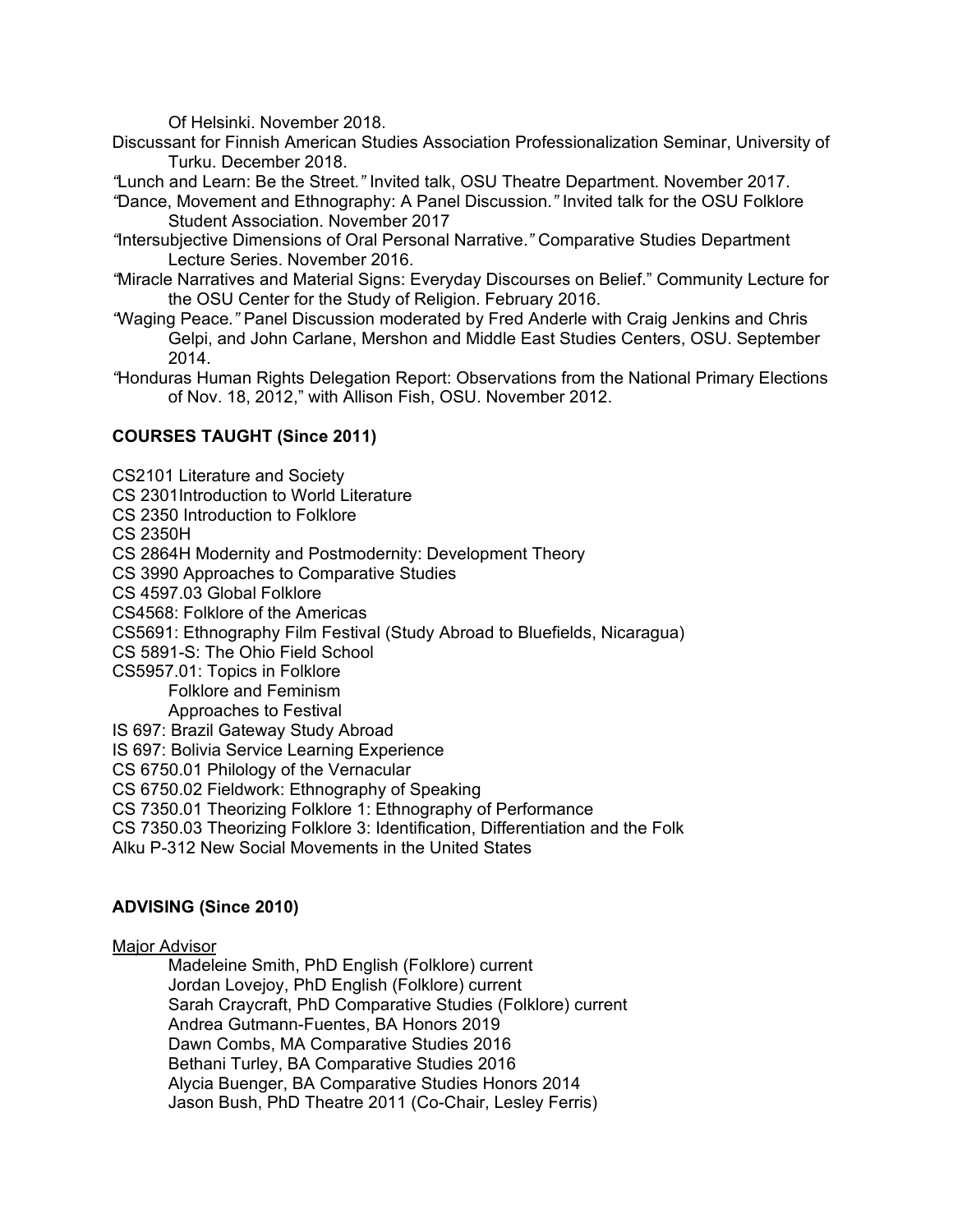#### Committee Member

Aubrey Neumann, PhD Theatre current Tessa Jacobs, PhD English (Folklore) current Chris Johnson, PhD English (Folklore) current Rachel Hopkin, PhD English (Folklore) current Afsane Rezai, PhD Comparative Studies (Folklore) current Nathan Young, PhD Near Eastern Languages and Cultures (Folklore) current Caroline Toy, PhD Comparative Studies (Religious Studies) current Alexandra Harlig, PhD Dance 2019 Bishal Karna, PhD Comparative Studies (Religious Studies) 2018 Cristina Benedetti, PhD Comparative Studies (Folklore) 2018 Sarah Moore, PhD Folklore, Memorial University, Newfoundland Canada 2018 Stephanie Aubry, PhD Spanish and Portuguese 2016 Stephen Jobrack, PhD Anthropology 2016 Chris Hemmig, PhD Near Eastern Languages and Literatures 2015 Cassie Patterson, PhD English (Folklore) 2015 Alex Jania, East Asian Studies, MA 2014 Rachel Wishkoski, Music, MA 2014 Sheri Larrimer, ACCAD, MA 2014 Brad Hilgert, MA, Latin American Studies, 2013 Sheila Bock, PhD, English (Folklore), 2010

#### Postdoctoral Mentor

Jasper Waugh-Quasebarth, Center for Folklore Studies 2019-2021 Moriah Flagler, Comparative Studies and Theatre 2018-2020

## **PROFESSIONAL SERVICE**

| 2015-2018<br>2016-2017                                                                    | 2018-present Journal of Folklore Research Editorial Board<br>American Folklore Society Executive Board<br>Co-Chair, AFS Annual Meeting Appropriate Behavior Committee |  |  |  |
|-------------------------------------------------------------------------------------------|-----------------------------------------------------------------------------------------------------------------------------------------------------------------------|--|--|--|
| 2013                                                                                      | Consultant, Service Learning in Area Studies, Stone Center for Latin American<br><b>Studies, Tulane University</b>                                                    |  |  |  |
| 2012-2015                                                                                 | International Issues Committee, American Folklore Society. Convener, 2016.                                                                                            |  |  |  |
| 2011-2013                                                                                 | Convener, Women's Section of The American Folklore Society                                                                                                            |  |  |  |
| 2011                                                                                      | External Reviewer for the Program in International Cultural Studies, BYU-Hawaii                                                                                       |  |  |  |
| 2003-2006                                                                                 | Convener, Folklore Latino, Latinamericano y Caribeño, American Folklore                                                                                               |  |  |  |
|                                                                                           | Society                                                                                                                                                               |  |  |  |
| 2003-2010                                                                                 | Appointee, Diversity Task Force of the American Folklore Society                                                                                                      |  |  |  |
|                                                                                           | 1999-present Manuscript reviewer for Bulletin of Latin American Research, Indiana University                                                                          |  |  |  |
|                                                                                           | Press, Journal of Folklore Research, Identities (Surrey, England), Cultural                                                                                           |  |  |  |
| Dynamics, Social Sciences and Humanities Research Council of Canada                       |                                                                                                                                                                       |  |  |  |
| (SSHRC), Current Anthropology, Journal of Latin American Studies, Journal of              |                                                                                                                                                                       |  |  |  |
| American Folklore, Qualitative Inquiry, Western Folklore, the Handbook for                |                                                                                                                                                                       |  |  |  |
| Feminist Research: Theory and Praxis, University of Arizona Press, Oral History<br>Forum. |                                                                                                                                                                       |  |  |  |
|                                                                                           |                                                                                                                                                                       |  |  |  |

## **SERVICE TO THE OHIO STATE UNIVERSITY**

#### Leadership